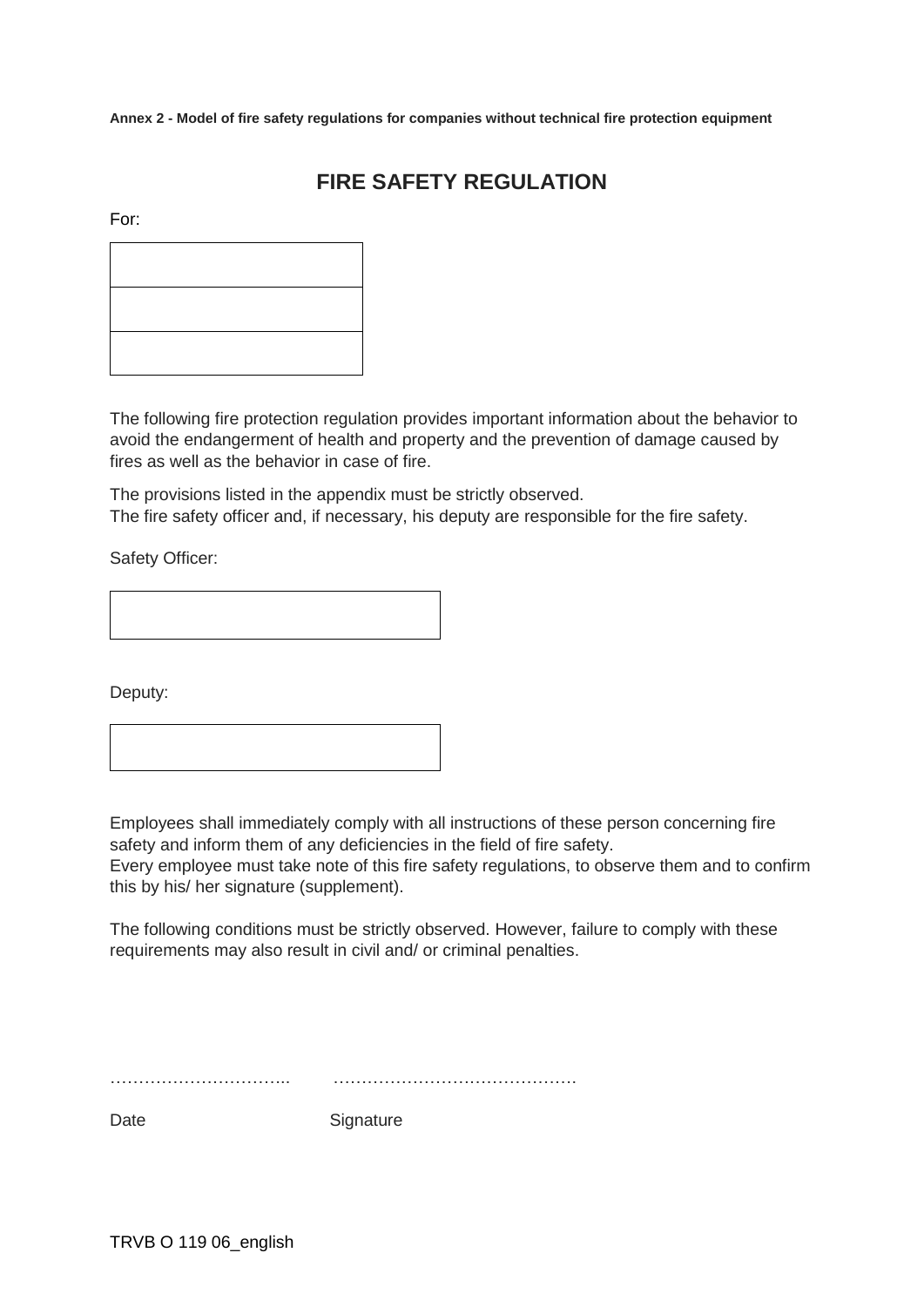## **I. GENERAL FIRE PREVENTION MEASURES**

**I.1** Maintaining tidiness and cleanliness in the building is a basic requirement for fire- and accident prevention.

**I.2** Existing smoking bans must be observed. The use of open light and fire is strictly prohibited. The use of candles etc. may be permitted by the fire protection officer. It is important to use non-combustible substrates and to keep the necessary distance to combustible materials. Furthermore, a time limit can be provided, for example, any kind of candles or open light must be constantly observed by people and must be extinguished when leaving the room.

The ban does not include the spaces listed below:

**I.3** The use of individual heaters, cooking appliances and radiant heaters is prohibited; Tea kitchens are excluded. Exceptions are only permitted with the consent of the fire protection officer in compliance with the required safety regulations (for example distances to flammable objects, non-combustible bases, pull power plug after operation).

**I.4** Fireworks (welding, cutting, brazing, ...) may only be carried out by the company management or the fire protection officer after prior approval (Transfer certificate according to Annex 7).

Excepted are the designated and appropriately furnished workshops.

**I.5** The electrical systems must be operated and maintained in accordance with the regulations.

**I.6** Storage of all kinds, whether flammable or incombustible in unsuitable locations (corridors, escape routes and other traffic routes, etc.) is prohibited. The daily combustible waste must be disposed in the designated waste storage room or container at the end of the working day. If flammable liquids (for example cleaning supplies) are used during operation, they must be stored in appropriate containment containers. Wipes soaked in flammable cleaning agents should be collected in their own tightly closing safety waste.

**I.7** Extinguishers (wall hydrants and portable fire extinguishers) must not be - even temporarily - adjusted, removed from view (for example, by hanging over clothing or decorative material), still abusive removed from the prescribed locations or used improperly.

**I.8** Warning signs concerning fire protection or escape routes and safety lights must not be removed from view, damaged or removed.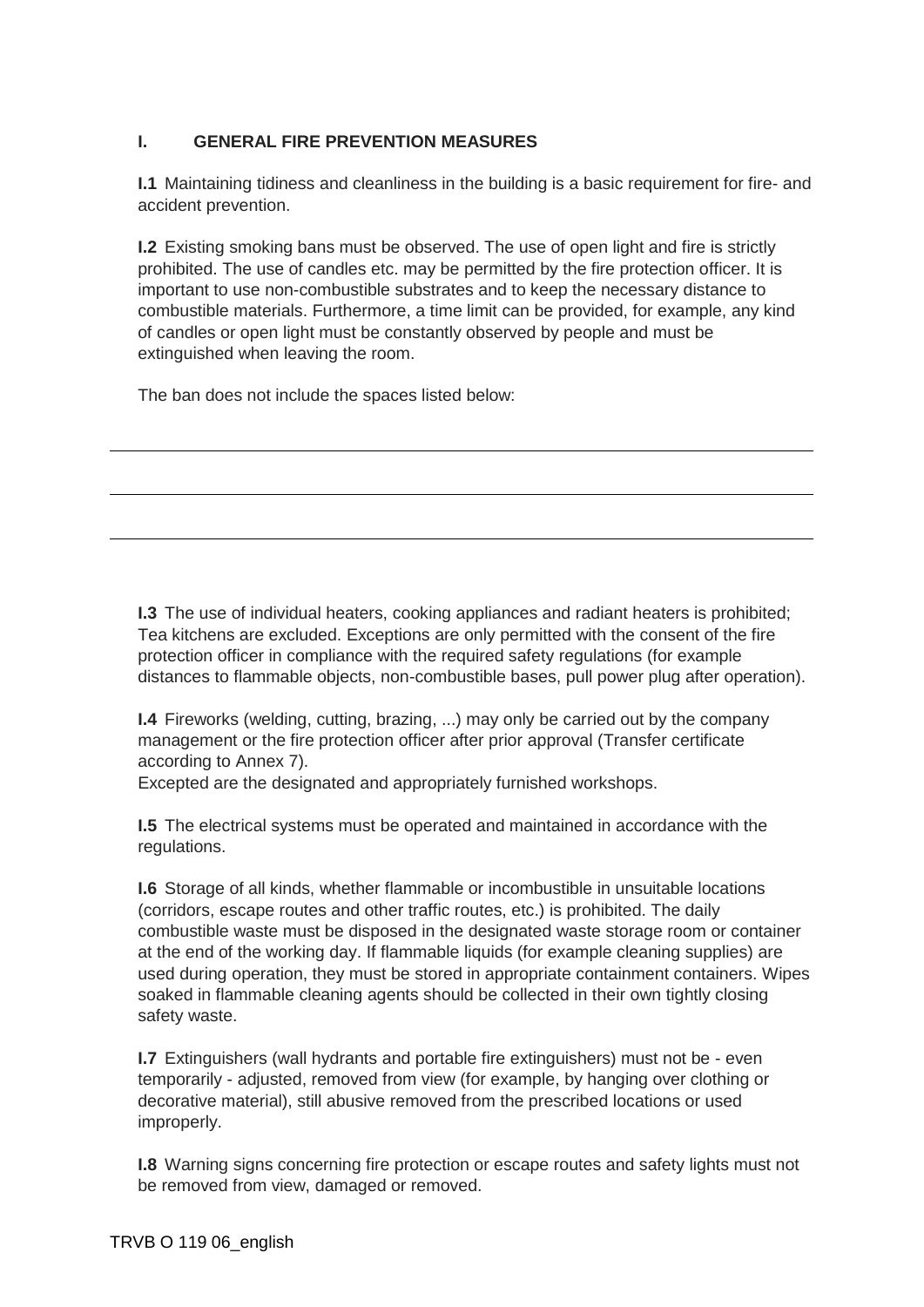**I.9** Escape and rescue routes as well as the areas for the fire brigade (driveways, installation and movement areas) must not be hindered by the parking of vehicles.

**I.10** As far as possible, the electrical equipment should be switched off after work.

**I.11** The operation and storage of full or empty LPG shipping containers in rooms lower than the ambient level (basement) is strictly prohibited.

**I.12** Escape routes and emergency exits must not be blocked in the presence of persons. Excluded from this are only those who are equipped with standard-compliant or officially accepted escape route security systems.

## **II. GENERAL BEHAVIOR IN CASE OF FIRE**

#### **II.1 Alert**

If a fire is discovered, the fire brigade must be notified immediately via the emergency call 122 - regardless of the extent of the fire and without waiting for the success of their own attempt to extinguish, but already in case of smoke or fire smell.

#### Indicate:

- o Where it is burning (company name and exact address)
- o What is burning
- o Whether injured
- o Name of the caller

#### **II.2 Save and escape**

After the alert, it must be determined if people are at risk. The personal rescue is in any case before the attempt of firefighting. Vulnerable persons must be warned. Do not let people with burning clothes run away, wrap them in blankets, coats or cloths, lay them on the floor and smother flames.

If people are trapped in a room, they must make themselves felt by shouts, phone calls, turning on the light, etc. the emergency services.

Leave rooms via the designated emergency exits. All doors must be closed behind. Ventilate escape routes.

Do not use elevators in case of fire.

#### **II.3 Extinguish**

Start firefighting with existing firefighting equipment (wall hydrant, fire extinguisher or fire blanket).

If extinguishing success cannot be achieved with the existing appliances because of strong smoke development or by the extent of the fire, the firefighting must be stopped in the interest of one's own safety. Leave the room, close the fire doors behind you and wait for the fire department to arrive.

#### TRVB O 119 06\_english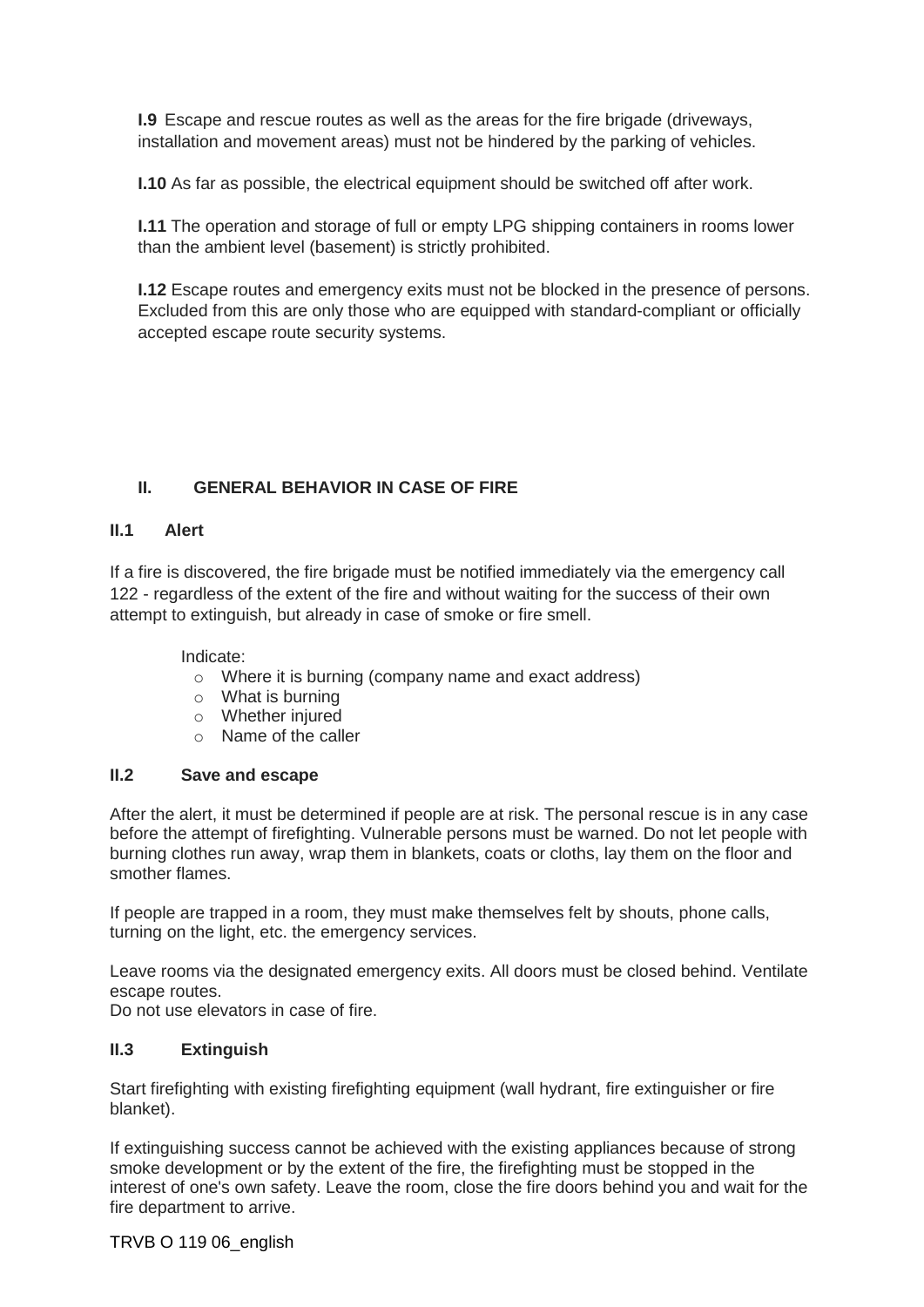#### **III. EVACUATION ALARM**

#### **III.1 General**

An evacuation alarm shall be triggered by the instructions of the fire protection officer or his deputies or a senior employee, but in particular on the instructions of the fire brigade's fire department.

This means that a fire has broken out or there is some danger at any point in the business that requires precautionary evacuation of the building

The alarm sign is:



#### **III.2 For an evacuation alarm, the following should be noted:**

- In any case, keep calm! Panic-stimulating announcements, exclamations and actions are to be avoided as far as possible.
- Possibly present customers (non-employees) are to be pointed to the staircases, exits and emergency exits and asked for leaving the building.
- All employees must leave their workplace immediately and must go to the assembly point.

The assembly place is:

The assembly point may not be left without the approval of the director of operations of the fire brigade. This measure serves to determine the completeness of the employees.

Outgoing persons are to be reported immediately to the fire brigade management.

- IV. **INSTRUCTIONS FOR SPECIALLY ASSIGNED PERSONS**  (for example, porter, reception, etc.)
- Expect and instruct forces in the main access
- Entrances and entrances open
- Emergency responders on arrival inform about:
	- − Location of the source of the fire
	- − Possibly missing persons
	- − Special hazards (compressed gas cylinders, chemicals, ...)